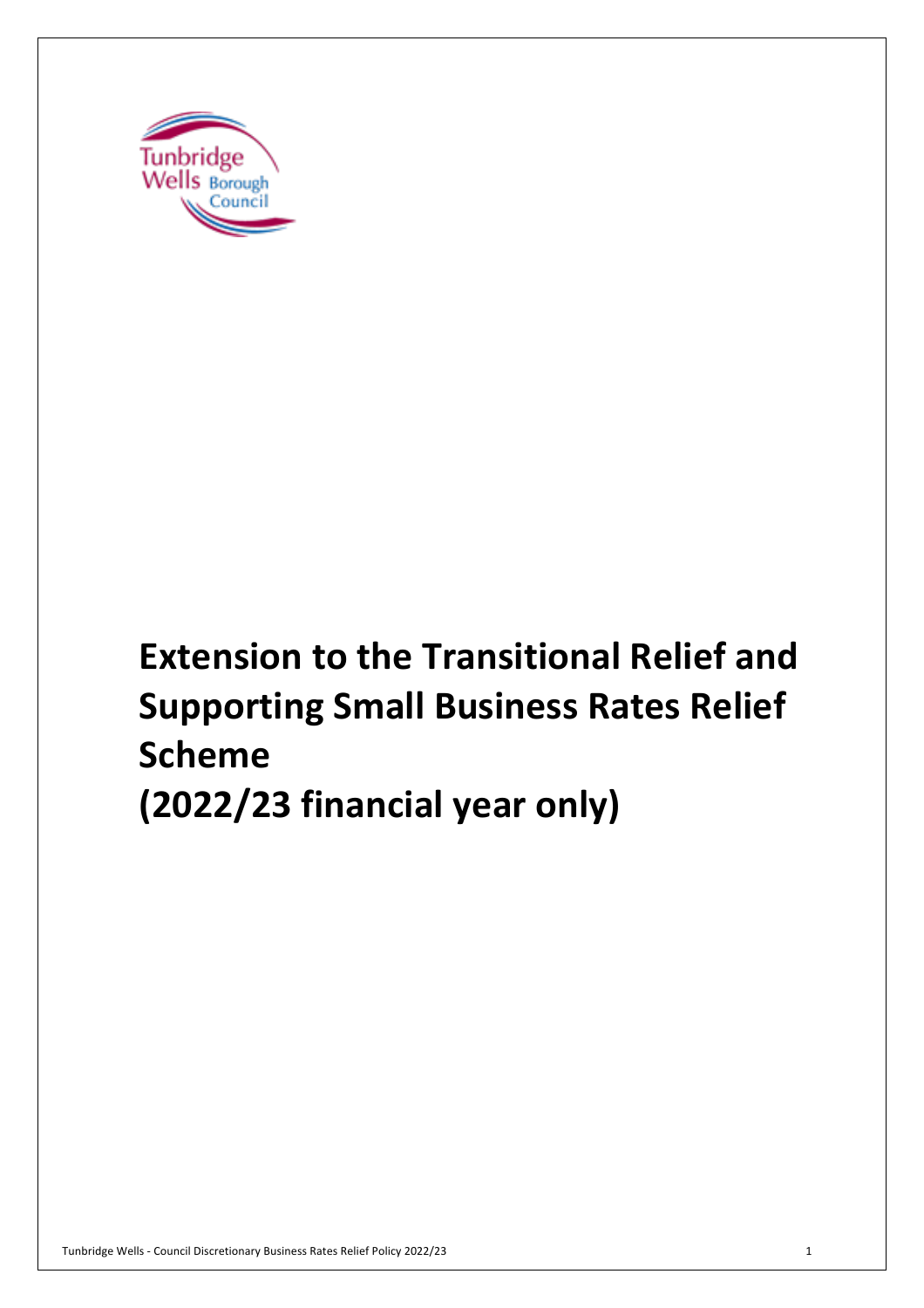#### **Contents**

| Transitional Relief & Supporting Small Business Rates Relief (2022/23) - the |                                                                                      |
|------------------------------------------------------------------------------|--------------------------------------------------------------------------------------|
|                                                                              |                                                                                      |
|                                                                              |                                                                                      |
|                                                                              |                                                                                      |
|                                                                              |                                                                                      |
|                                                                              |                                                                                      |
|                                                                              |                                                                                      |
|                                                                              |                                                                                      |
|                                                                              |                                                                                      |
|                                                                              |                                                                                      |
|                                                                              |                                                                                      |
|                                                                              | Calculating the extension of transitional relief and SSB where other reliefs apply 5 |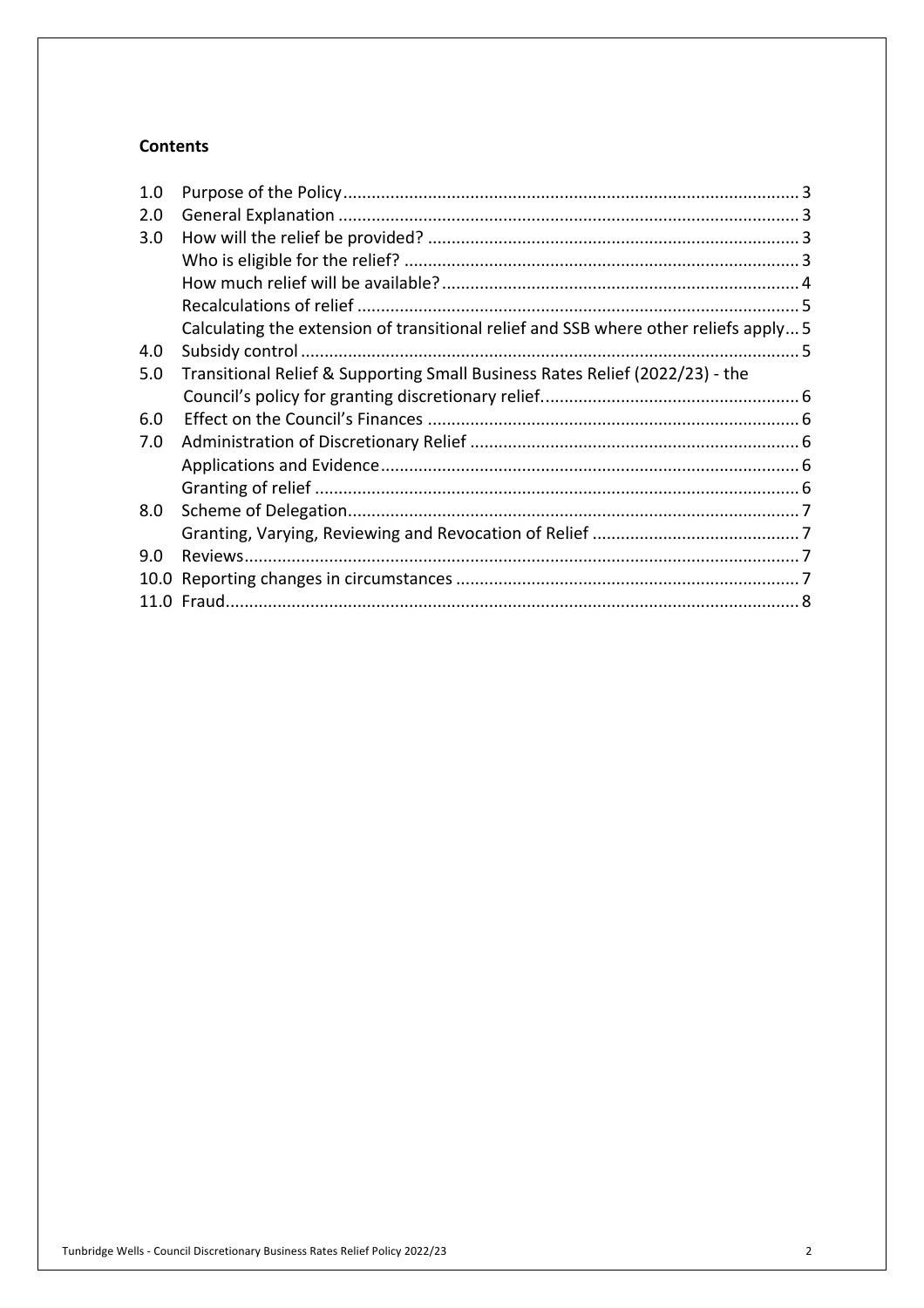## **1.0 Purpose of the Policy**

- 1.1 The purpose of this policy is to determine the level of discretionary relief to be awarded in respect of Transitional Relief (TR) and Supporting Small Business Rates relief (SSB) for the financial year commencing  $1<sup>st</sup>$  April 2022.
- 1.2 This is a government led initiative and the Council is keen to support businesses as far as possible.

## **2.0 General Explanation**

- 2.1 The Transitional Relief scheme was introduced in 2017 to help those ratepayers who were faced with higher bills as a result of the revaluation. The scheme ends on 31 March 2022 and, as a result, a small number of ratepayers would face a significant increase to their full rates bill from 1 April 2022.
- 2.2 Government has announced that it would like to extend the current Transitional Relief (TR) scheme and the Supporting Small Business scheme (SSB) for one year to the end of the current revaluation cycle.
- $2.3$  to 15% for businesses with small properties (up to and including £20,000 rateable value) and 25% for medium properties (up to and including £100,000 rateable 2.3 This scheme, which has been adopted by the Council, will restrict increases in bills value).

## **3.0 How will the relief be provided?**

 $3.1$  legislation around transitional relief. Instead, the government will, in line with the eligibility criteria set out in this guidance, reimburse the Council if it uses its discretionary relief powers, under section 47 of the Local Government Finance Act 1988, to grant relief. As this is a temporary measure for 2022/23, the government is not changing the

#### **Who is eligible for the relief?**

- 3.2 Hereditaments that will benefit are those with a rateable value up to and including £100,000 who would have received transitional relief and/or SSB in 2022/23. In line with the existing thresholds in the Transitional Relief scheme, the £100,000 rateable value threshold will be based on the rateable value shown for  $1<sup>st</sup>$  April 2017 or the substituted day in the cases of splits and mergers.
- 3.3 This policy does **not** apply to those in downward transition to lower bills, those will fall to their full bill on 1 April 2022.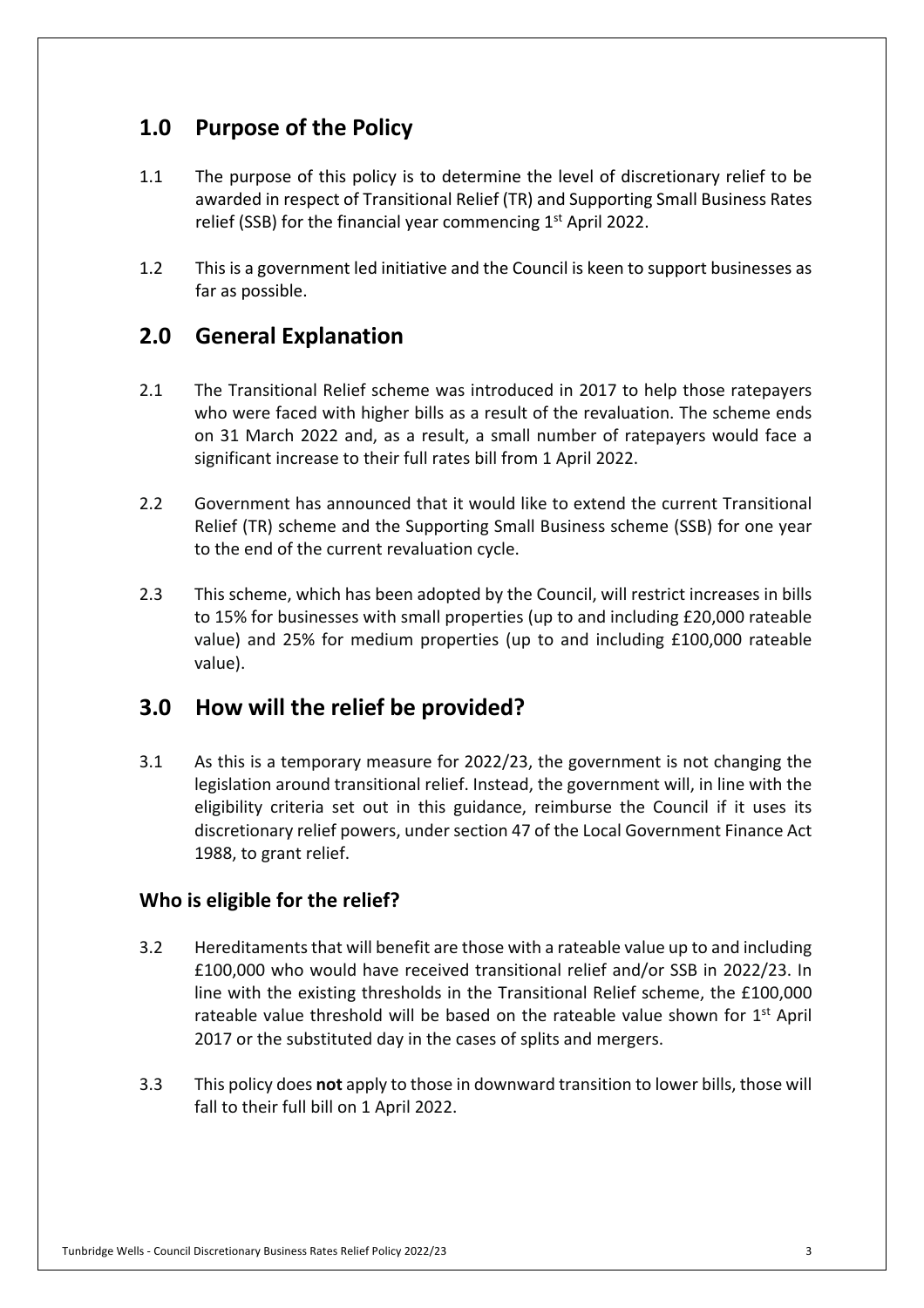#### **How much relief will be available?**

- 3.4 Government will fund the discretionary relief to ensure eligible properties receive the same level of protection they would have received had the statutory Transitional Relief scheme and Supporting Small Business scheme extended into 2022/23.
- $3.5$  as it is in the current statutory scheme (As prescribed in the Non-Domestic Rating (Chargeable Amounts) (England) Regulations 2016 No. 1265) except that: The practical effects of the Transitional Relief scheme will be assumed to remain
	- (a) the cap on increases for small properties (with a rateable value of less than or equal to £20,000/£28,000 in London) in 2022/23 will be assumed to be 15% (before the increase for the change in the multiplier). Specifically, X in regulation 10(6) for the year commencing 1 April 2022 will be assumed to be 115. Q in regulation 10(12) should be assumed to be 1; and
	- (b) the cap on increases for other properties (up to and including £100,000 rateable value) in 2022/23 will be assumed to be 25% (before the increase for the change in the multiplier). Specifically, X in regulation 10(4) for year commencing 1 April 2022 will be assumed to be 125. Q will be assumed to be 1.
- $3.6$ value based on the value shown for  $1<sup>st</sup>$  April 2017 or the substituted day in the cases of splits and mergers. This scheme applies only to hereditaments up to and including £100,000 rateable
- $3.7$  using the normal rules in the Transitional Relief scheme. For the avoidance of doubt, properties whose rateable value is £100,000 or less on 1<sup>st</sup> April 2017 (or the day of merger) but increase above £100,000 from a later date will still be eligible for the relief. 3.7 Changes in rateable value which take effect from a later date will be calculated
- $3.8$ for the value at 31<sup>st</sup> March 2017 (regulation 17, SI 2016 No. 1265) or 1<sup>st</sup> April 2017 (as required under regulations 16 and 18 SI 2016 No.1265). 3.8 Where necessary, the Valuation Office Agency will continue to issue certificates
- $3.9$ The relief will be calculated on a daily basis.
- 3.10 The Supporting Small Business scheme will be assumed to remain as it is in the Council's current scheme (for periods up to  $31<sup>st</sup>$  March 2022) with a percentage cap in 2022/23 of 15% plus inflation (or a cash value increase of £600 if greater).
- $3.11$  Supporting Small Business in respect of 2022/23, a single award of section 47 relief will be granted resulting in a chargeable amount equivalent to that had the original Transitional Relief and Supporting Small Business schemes continued. Where a ratepayer would have been in receipt of both Transitional Relief and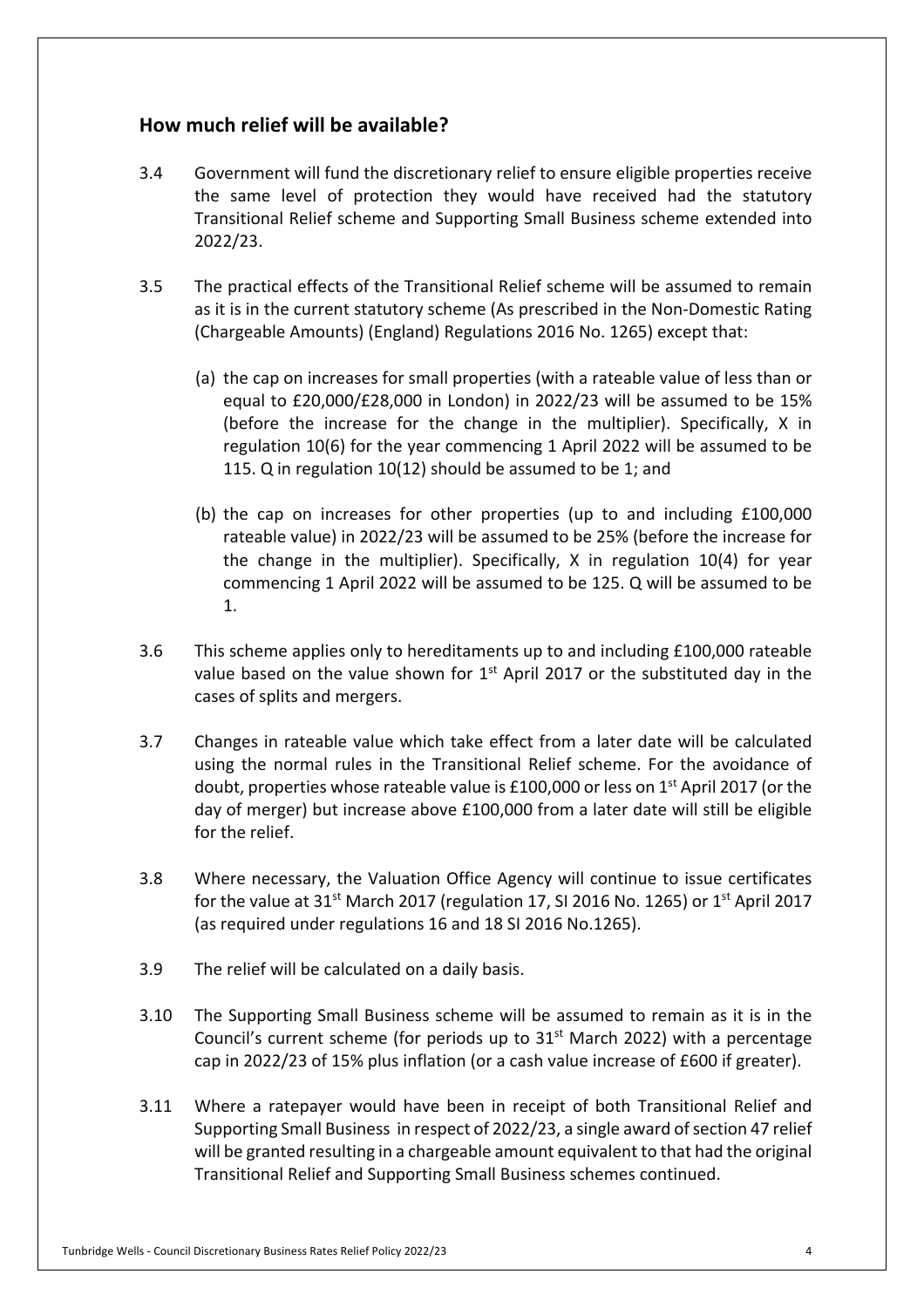#### **Recalculations of relief**

 $3.12$  be recalculated in the event of a change of circumstances. This could include, for example, a backdated change to the rateable value or to the hereditament. This change of circumstances could arise during the year in question or during a later As with the original Transitional Relief scheme, the amount of relief awarded will year.

#### **Calculating the extension of Transitional Relief and Supporting Small Business where other reliefs apply**

 $3.13$  Relief is measured before all other reliefs. But the extension of Transitional Relief and Supporting Small Business scheme into 2022/23 will be delivered via section 47 of the Local Government Finance Act 1988 which will be measured **after** other reliefs (including other funded reliefs granted under section 47. Under the statutory Transition scheme which ends on 31 March 2022, Transitional

### **4.0 Subsidy control**

- $4.1$  likely to amount to subsidy. Any relief provided by the Council under this scheme will need to comply with the UK's domestic and international subsidy control obligations. The extension of Transitional Relief and Supporting Small Business relief scheme is
- $4.2$  Amounts of Financial Assistance Allowance, Article 364 of the TCA allows an economic actor (e.g. a holding company and its subsidiaries) to receive up to 325,000 Special Drawing Rights (£343,000 as at 9 December 2021) in a three-year period (consisting of the 2022/23 financial year and the two previous financial years) Expanded Retail Discount granted in either 2020/21 or 2021/22 does not count towards the £343,000 allowance but BEIS business grants (throughout the 3 years) and any other subsidies claimed under the Small Amounts of Financial Assistance limit, should be counted. To the extent that the Council is seeking to provide relief that falls within the Small
- $4.3$  the Small Amounts of Financial Assistance Allowance then the Council will automatically withhold the relief. In those cases where it is clear to the Council that the ratepayer is likely to breach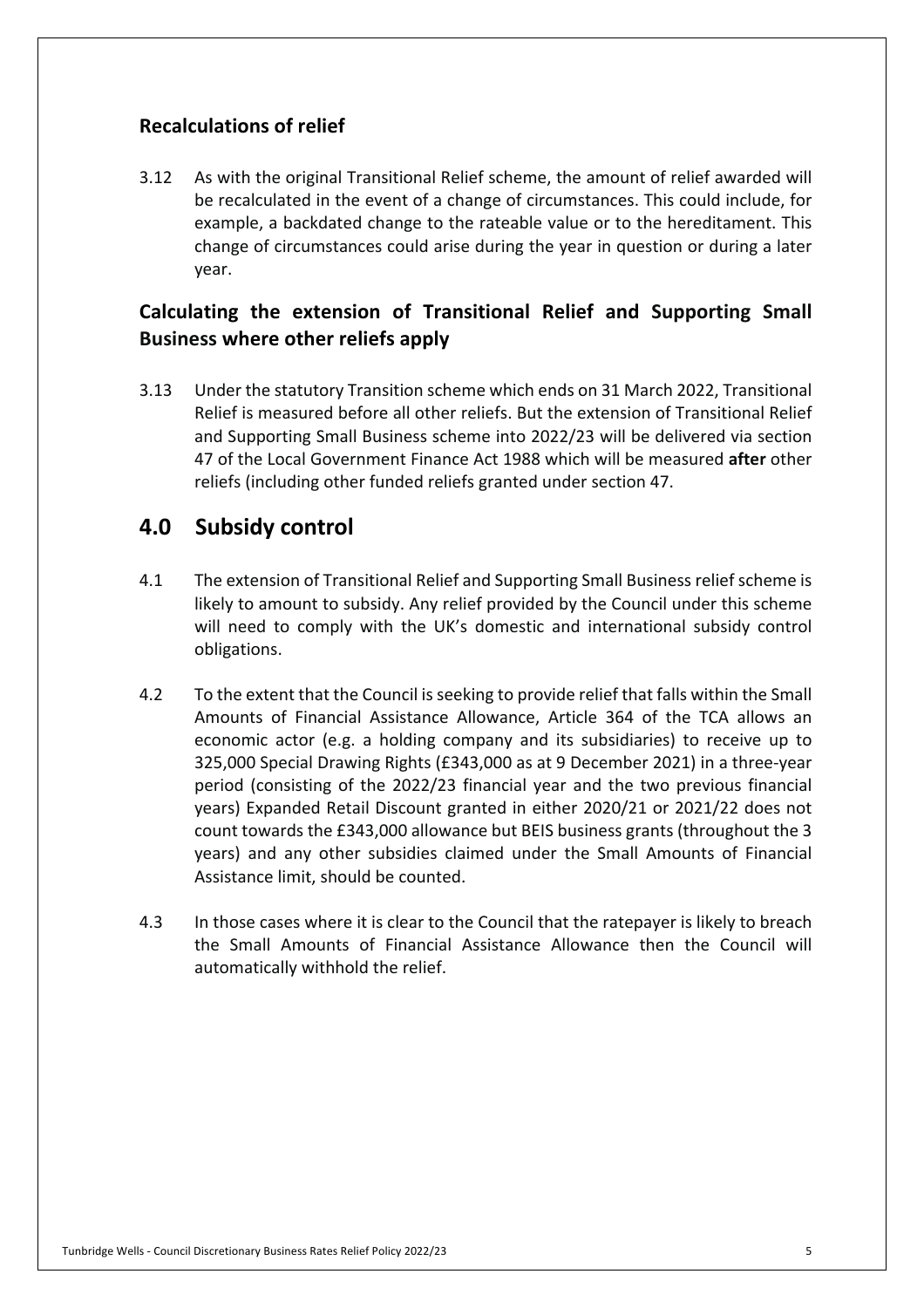## **5.0 Transitional Relief & Supporting Small Business Rates Relief (2022/23) - the Council's policy for granting discretionary relief.**

- $5.1$  without specific legislative changes. These are administered under S47 of the Local Government Finance Act 1988. The Council is keen to support such initiatives especially where they are designed to help local businesses and will look to maximise both the reliefs given as well as maximise any grants receivable. However, the Council reserves the right to vary its approach where thought Over the past few years, a number of schemes have been led by government but appropriate.
- 52 Council will grant the relief strictly in accordance with government guidance. In the case of transitional relief and supporting small business rates relief, the

## **6.0 Effect on the Council's Finances**

 $6.1$  available through section 31 of the Local Government Act 2003. 6.1 As this is a government led initiative, grants for the full amount awarded will be

## **7.0 Administration of Discretionary Relief**

 $7.1$  amending, or cancelling discretionary relief and reduction. This is essentially laid down by legislation $1$ The following section outlines the procedures followed by officers in granting,

#### **Applications and Evidence**

- 7.2 Transitional Relief and Supporting Small Business rates relief will be awarded automatically by the Council.
- 7.3 **The Council will provide this service and provide guidance free of charge. Ratepayers are encouraged to approach the Council direct and NOT pay for such services through third parties. Granting of relief**

#### **Granting of relief**

- $7.4$  and details will include: In all cases, the Council will notify the ratepayer of decisions via their rates demand
	- The amount of relief granted and the date from which it has been granted;
	- The new chargeable amount; and

#### Tunbridge Wells - Council Discretionary Business Rates Relief Policy 2022/23 6

<sup>&</sup>lt;sup>1</sup> The Non-Domestic Rating (Discretionary Relief) Regulations 1989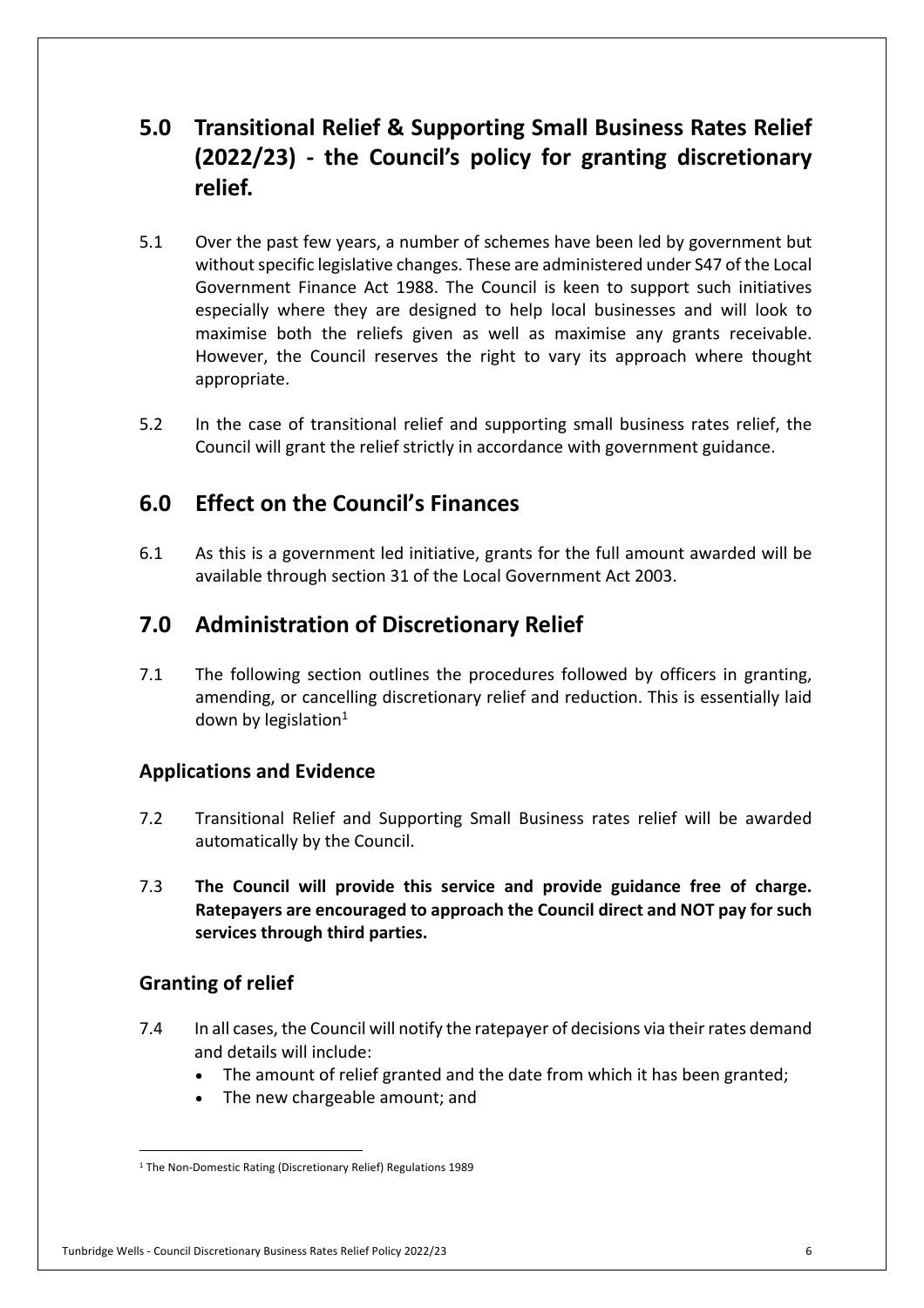- • A requirement that the applicant should notify the Council of any change in circumstances that may affect entitlement to relief.
- 7.5 This relief is to be granted from the beginning of the financial year in which the decision is made or when liability begins whichever is the later.
- 7.6 Variations in any decision will be notified to ratepayers as soon as practicable

## **8.0 Scheme of Delegation**

#### **Granting, Varying, Reviewing and Revocation of Relief**

- 8.1 1988, the Local Government and Rating Act 1997, the Local Government Act 2003 and the Localism Act 2011.However section 223 of the Local Government Act 1992 allows for delegation of decisions by the Council to Cabinet, Committees, Sub- Committees or Officers. All powers in relation to reliefs are given under the Local Government Finance Act
- 8.2 The Council's scheme of delegation allows for the Head of Revenues and Benefits to award, revise or revoke any discretionary relief applications.
- 8.3 Applications that are refused will, on request, be reconsidered if additional supporting information is provided or the refusal is subsequently considered to be based on a misinterpretation of the application.

#### **9.0 Reviews**

- $9.1$  non-granting or the amount of any discretionary relief, the case will be reviewed by the Head of Revenues and Benefits. Where a decision is revised, then the ratepayer shall be informed, likewise if the original decision is upheld. Where the Council receives an appeal from the ratepayer regarding the granting,
- $9.2$  the Council's Section 151 Officer whose decision on behalf of the Council will be Where the ratepayer wishes to appeal the decision, the case will be considered by final.
- 9.3 Ultimately the formal appeal process for the ratepayer is Judicial Review although the Council will endeavour to explain any decision fully and openly with the ratepayer.

## **10.0 Reporting changes in circumstances**

 $10.1$  in circumstances which may affect the relief, to be reported as soon as possible or Where any award is granted to a ratepayer, the Council will require any changes